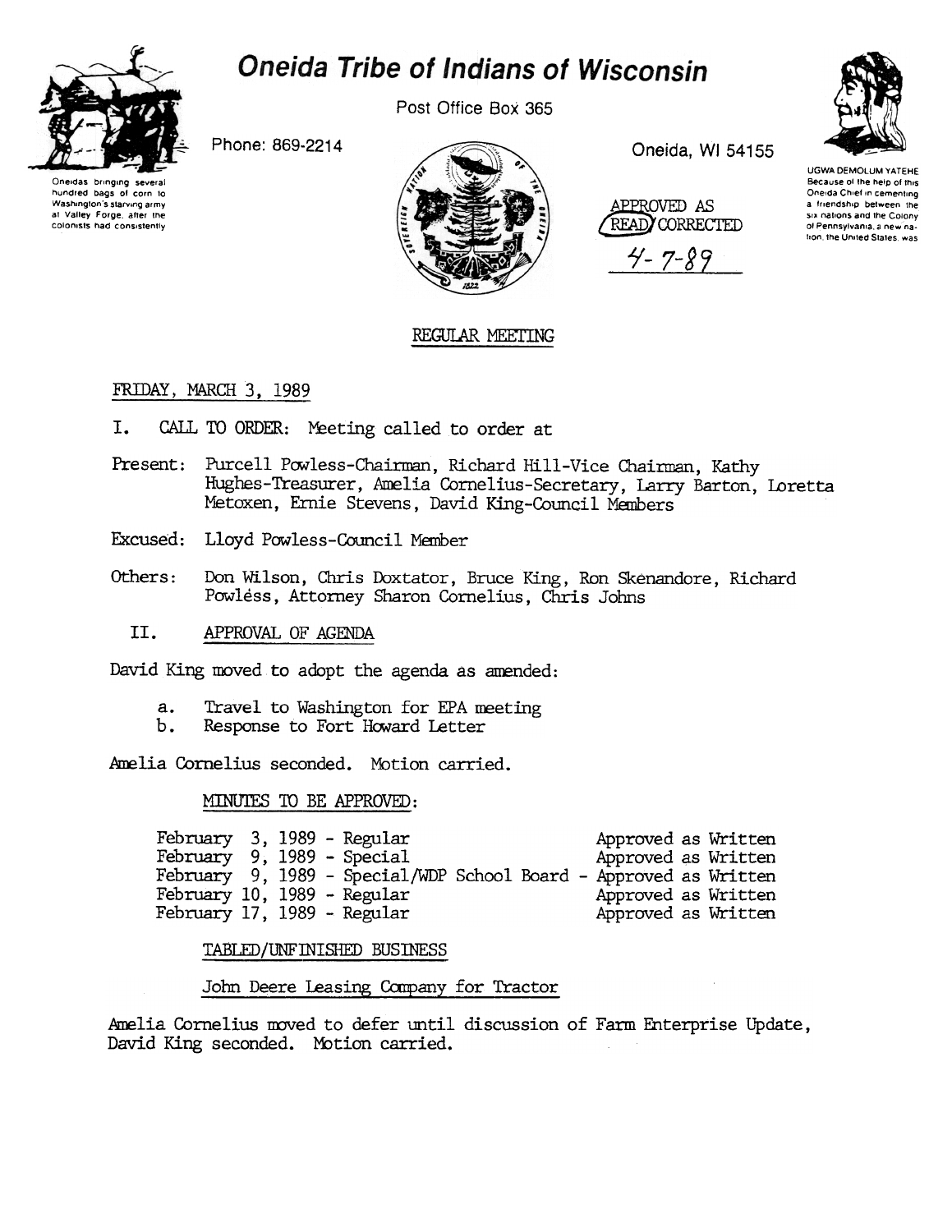ONEIDA TRIBE OF INDIANS OF WISCONSIN REGULAR MEETING - MARCH 3, 1989 Page 2

#### v. REPORTS:

- HUMAN RESOURCES
- 1. INFO Hiring of Community Health Services Deanna Bauman
- 2. INFO -Hiring Senior Citizens Program Director -Wendel McLester
- 3. INFO Hiring LPN for AJNH Theresa Wiedmann and Gladys Stevens

## B. Monthly Financial Review January 1989 - Bob Niemela

Amelia Cornelius moved to accept the report, David King seconded. 2 members for; Rick Hill, Larry Barton and Ernie Stevens opposed. Kathy Hughes abstained. Motion fails.

### C. Entity Cash Flow Report - Lynn VandenLangenberg

No action taken.

Rick Hill moved to establish a meeting with the auditors from Chicago to establish a format for the Treasurers report, Ernie Stevens seconded. Motion carried.

#### D. Oneida Farm Enterprise Update

IDretta Metoxen present.

Discussion on the Farm project. Loretta Metoxen moved to approve the lease/purchase of a tractor with the John Deere Leasing Co., Ernie Stevens seconded. Kathy Hughes and Larry Barton abstained. Motion carried.

#### VI. NEW BUSmESS

- A. RESOLUTIONS
- B. REQUESTS:
	-

The following recommendations are made:

- 1. F&A of 3/1/8<br>The following recommendatio<br>1. AJNH Heating & Ventilating<br>\$67,455. A five year no in<br>\$64,500. F&A recommends ap<br>Cornelius moved to approve,<br>2. Mall Development buyout of<br>\$25,000. F&A recommends functions<br>th 1. AJNH Heating & Ventilating System Improvement - Estimated cost is \$67,455. A five year no interest loan is available fram WI Electric for \$64,500. F&A recommends approval of the loan from WI Electric. Amelia Cornelius moved to approve, David King seconded. Motion carried.
	- Mall Development buyout of Insurance Marketing Estimated cost is \$25,000. F&A recommends funding the cost from operations and recovering these costs from lease payments which will start April, 1989. Rick Hill moved to approve, Amelia Cornelius seconded. MOtion carried.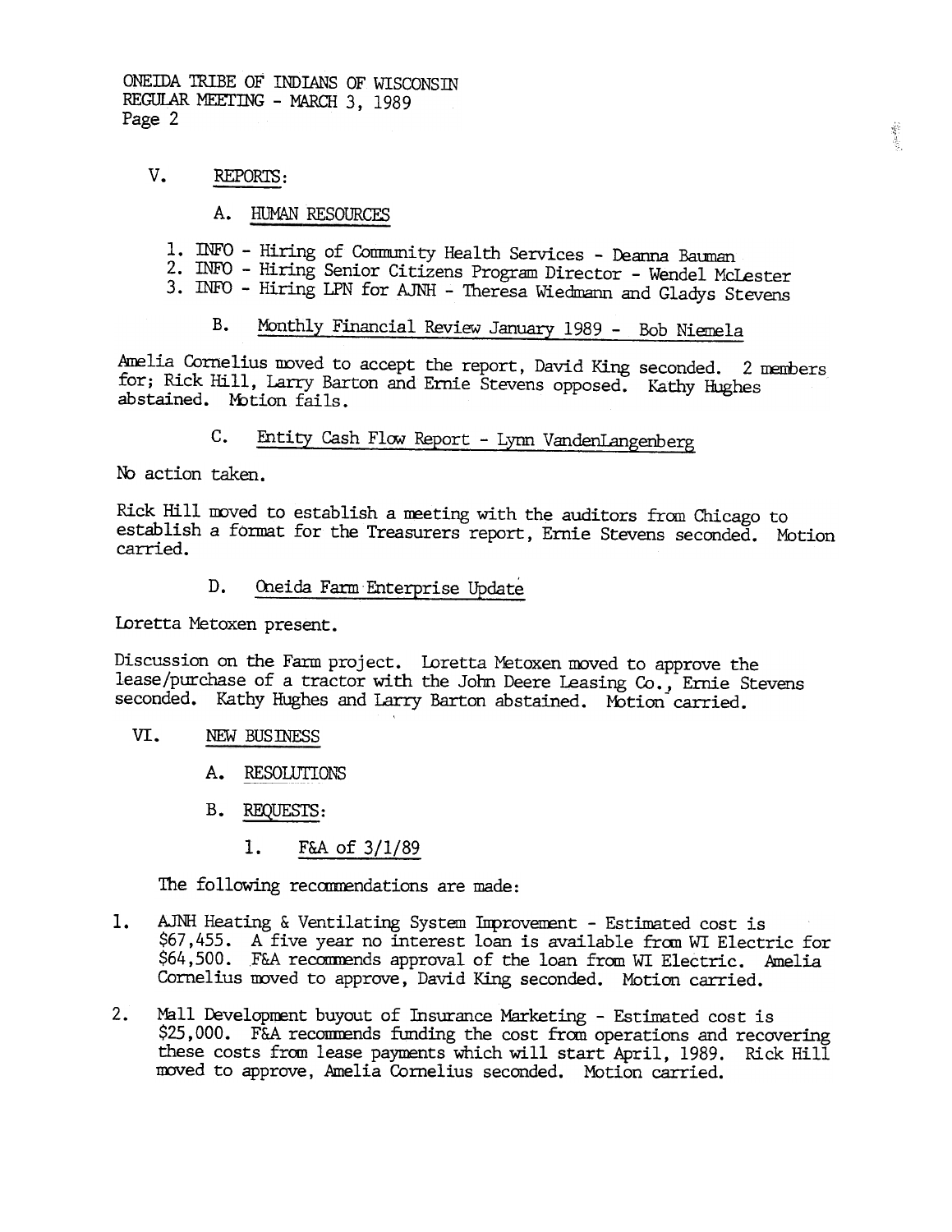ONEIDA TRIBE OF INDIANS OF WISCONSIN REGULAR MEETING - MARCH 3, 1989 Page 3

Requests (Continued)

- 2. Land Committee Recommendations 3/1/89
- The Land Committee recommends to accept the Fain Lease, Rick Hill moved to table, Ernie Stevens seconded. Mbtion carried. a)
- b) The Land Committee recommends to approve the sub-lease between Linden and Dawn Bain and Raymond and Connie Cox (provided that holding tanks be installed by May 30, 1989). Rick Hill moved to approve, Ernie Stevens seconded. Motion carried. Rick Hill moved to add to the lease that all environmental regulations be followed. Loretta Metoxen seconded. Motion carried.
- The Land Committee recommends to approve the agriculture lease to Robert  $c_{\bullet}$ and Sharon Peterson (29-32). \$1,100 per month for March and April, thereafter \$400 per month for buildings and \$700 for land to expire November 1, 1989. David King moved to approve, Amelia Cornelius seconded. Motion carried.
- d. The Land Committee recommends approval of the sale of John and Norma Powless' home to Marj and Toni Stevens. Rick Hill moved to approve, Loretta Metoxen seconded.
	- $3.$ Short Term loan

Rick Hill moved to approve the request for authorization to borrow \$500,000 for 90 days from Bank One until financing can be completed for the Bingo building expansion and purchase of the Peterson property and EE One Stop. David King seconded. Motion carried.

- - a. Request 1 hr. presentation to BC: March 10, Agenda
	- b. Authorize Pat Locke to work w/Education Staff

4. Education Code/Travel Report - Loretta Metoxer<br>
4. Request 1 hr. presentation to EC: March 1<br>
1. Authorize Pat Locke to work w/Education S<br>
David King moved to approve an one hour presentation by Loretta Meto<br>
next Busi David King moved to approve an one hour presentation by Loretta Metoxen on the next Business Committee agenda on Education codes and to authorize Pat Locke to work with appropriate educational staff. Larry Barton seconded. Motion carried.

# official) - Lloyd Powless

5. Appointment to CWEB Council (Must be elected tribal official) - Lloyd Powless<br>David King moved to appoint Lloyd Powless to the CWEP Council with Archaelius and Loretta Metoxen as alternates. Larry Barton seconded.<br>Carri David King moved to appoint Lloyd Powless to the CWEP Council with Amelia Cornelius and Loretta Metoxen as alternates. Larry Barton seconded. Motion carried. Loretta Metoxen and Amelia Cornelius abstained.